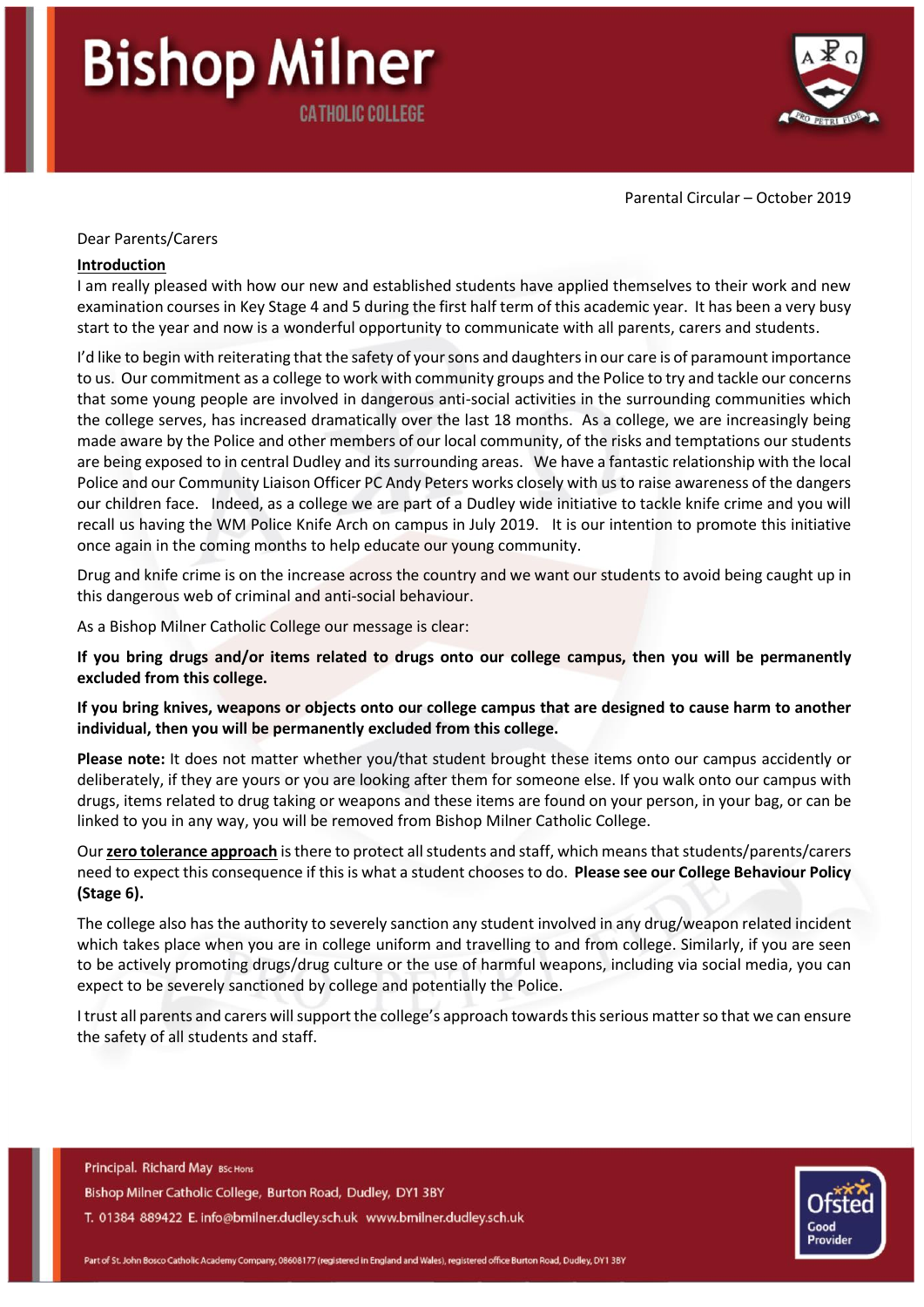#### **Upcoming Key Dates**

- Prospective Sixth Form Open Evening: Thursday 7 November 6.00-8.00pm.
- Whole College Careers Convention: Thursday 14 November
- Y11 Sixth Form Taster Day: Friday 24 January 2020
- Y8 Options Evening: Thursday 19 March 2020 3.45-6.15pm.
- Y10 Mock Interview Day: Thursday 25 June 2020

Remaining professional training days – the College will be closed to students on the following days:

- 1. Friday 20 December 2019
- 2. Monday 6 January 2020
- 3. Friday 1 May 2020

**\*Please note:** College may also be closed to students on Thursday 7 May 2020 for local elections (to be confirmed). If the College is used for local elections, it is likely we will still expect Year 11 students to attend as they will be commencing their exams the following week.

# **Term Dates**

| Autumn:    | Monday 2 September - Friday 20 December 2019 |
|------------|----------------------------------------------|
| Half-Term: | Monday 28 October - Friday 1 November 2019   |
| Spring:    | Monday 6 January - Friday 3 April 2020       |
| Half-Term: | Monday 17 February - Friday 21 February 2020 |
| Summer:    | Monday 20 April - Friday 17 July 2020        |
| Half-Term: | Monday 25 May - Friday 29 May 2020           |

# **Parents Evenings 2019/2020**

(3.45-7.00pm) - Reporting your son's/daughter's progress and achievements

| Y10 | Thursday 28 November 2019 |
|-----|---------------------------|
| Y9  | Thursday 5 December 2019  |
| Y11 | Thursday 23 January 2020  |
| Y13 | Thursday 6 February 2020  |
| Y8  | Thursday 5 March 2020     |
| Y12 | Thursday 2 April 2020     |
| Υ7  | Thursday 21 May 2020      |

In addition to our Parents' Evenings, Academic/attitude to learning, feedback is provided on a termly basis and a **full College report** is issued at the following times:

|     | <b>Week Commencing</b> |
|-----|------------------------|
| Y11 | 13 January 2020        |
| Y13 | 13 January 2020        |
| Y12 | 10 February 2020       |
| Y10 | 18 May 2020            |
| Υ9  | 18 June 2020           |
| Υ7  | 13 July 2020           |
| Y8  | 13 July 2020           |
|     |                        |

# **Website**

Up-to-date news and events, including key dates can be accessed via our college website, along with our termly newsletters; which we would encourage you to read.

# **Uniform and appearance**

Many thanks to all parents/carers who have ensured that our students have started the College year in perfect uniform and look very smart, your support is very much appreciated.